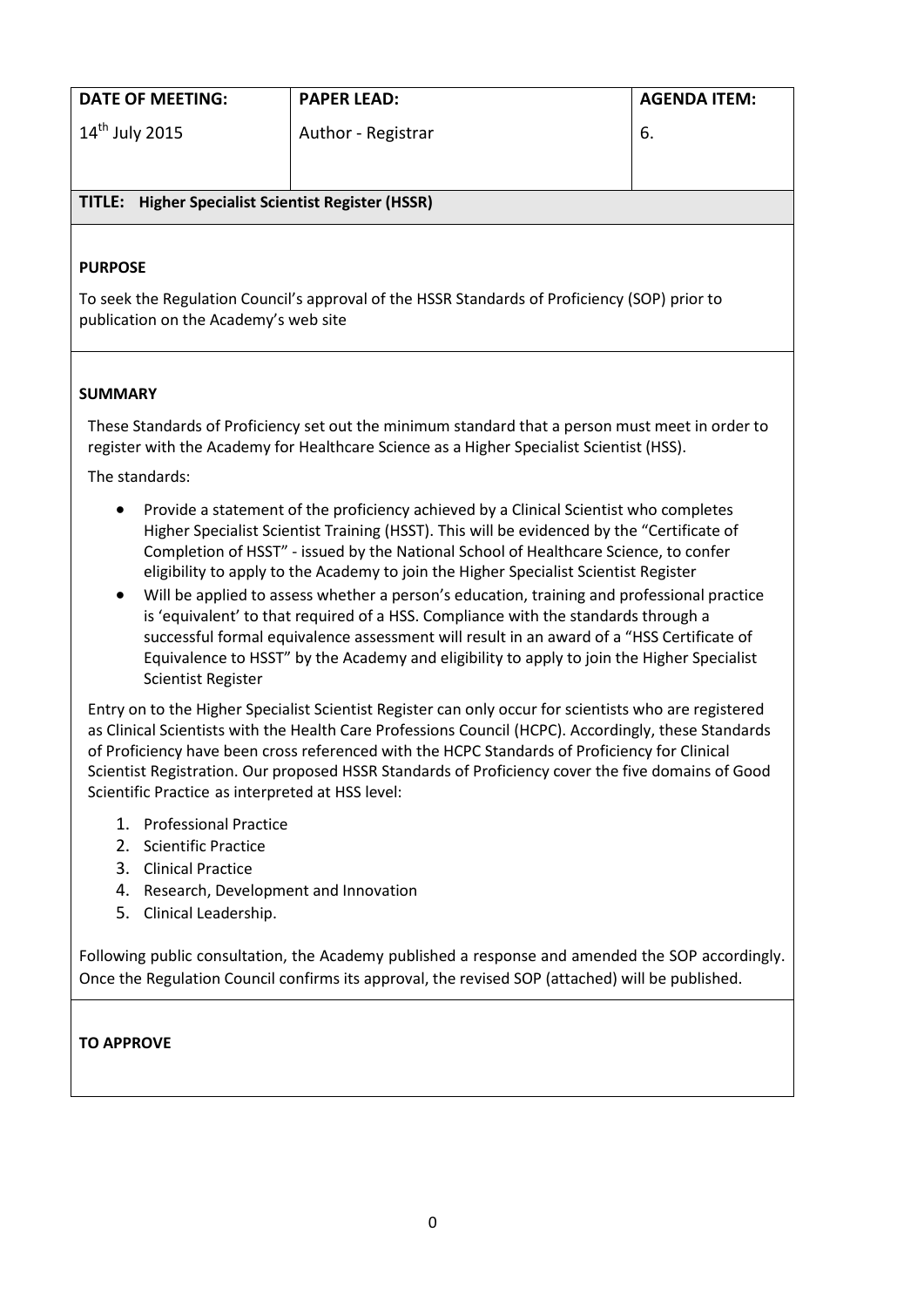

# Standards of Proficiency for Higher Specialist Scientists

May 2015

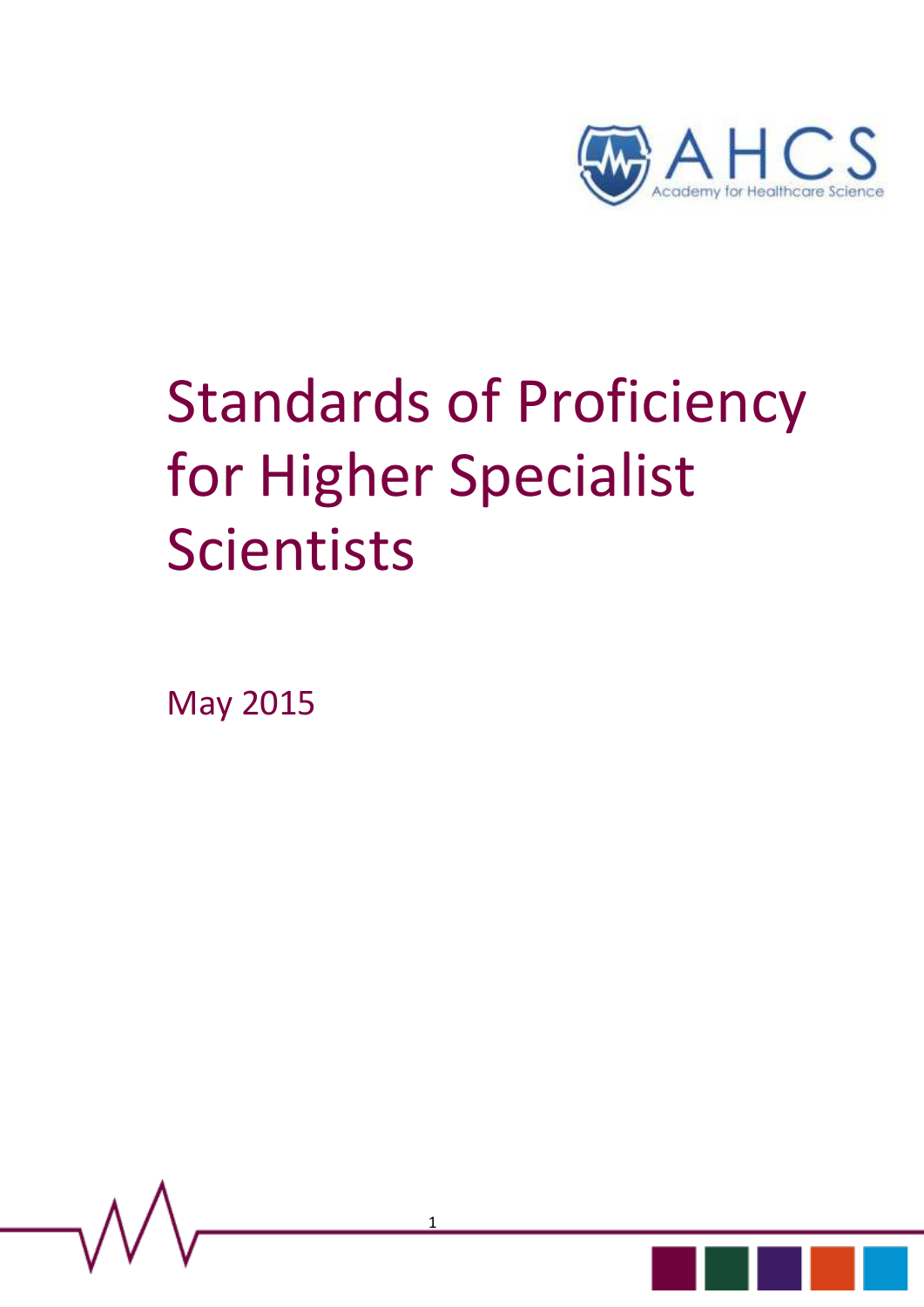## **Contents**

| What are the Standards of Proficiency for Higher Specialist Scientists?5                    |  |
|---------------------------------------------------------------------------------------------|--|
|                                                                                             |  |
|                                                                                             |  |
| Standard 1 - Practise with the professionalism expected of a Consultant Clinical Scientist7 |  |
| Standard 2 - Ensure professionalism in working with peers and with service users7           |  |
| Standard 3 – Ensure professionalism in areas of governance and service accreditation 8      |  |
|                                                                                             |  |
|                                                                                             |  |
|                                                                                             |  |
|                                                                                             |  |
|                                                                                             |  |
|                                                                                             |  |
|                                                                                             |  |
|                                                                                             |  |
|                                                                                             |  |
| Standard 10 - Lead research, development and innovation in clinical priority areas 12       |  |
| Standard 11 - Evaluate research, development and innovation outcomes to improve scientific  |  |
|                                                                                             |  |
|                                                                                             |  |
|                                                                                             |  |
|                                                                                             |  |
|                                                                                             |  |
|                                                                                             |  |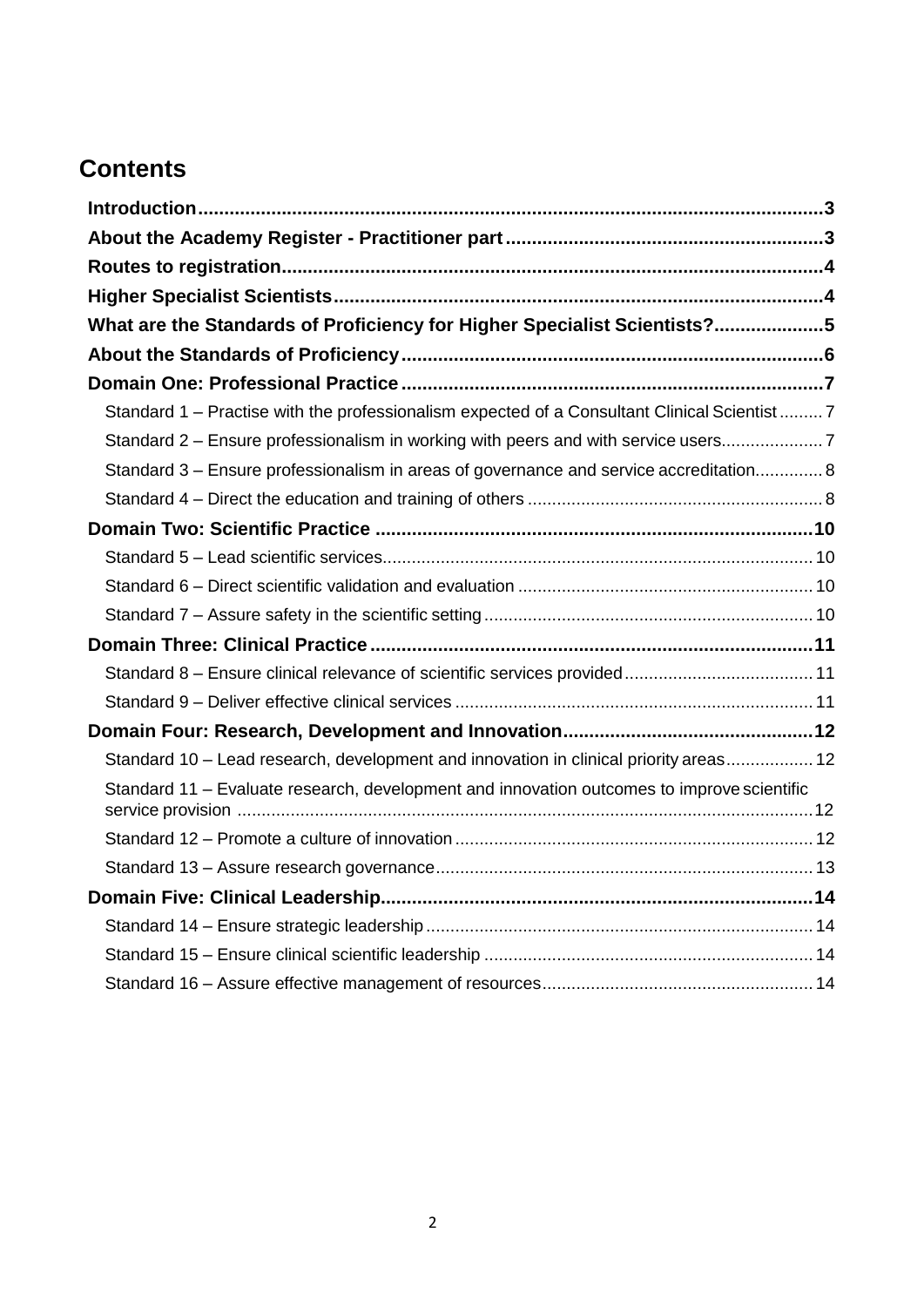# <span id="page-3-0"></span>**Introduction**

The Academy for Healthcare Science (AHCS) brings together a wide variety of scientific disciplines in healthcare across the UK into a united voice for healthcare science. One of our key tasks is to uphold professional standards across Healthcare Science.

The AHCS believe it is vital to establish an appropriate and effective system for registration and regulation across the whole Healthcare Science workforce which supports the delivery of safe, high quality services to improve outcomes forpatients.

By ensuring healthcare staff are of a high standard, we ensure safe and effective services for patients whilst providing broader assurance for the public and commissioners of services. The Academy believes that delivering a coherent and comprehensiveregulatory framework for the profession is crucial for public safety.

The changes brought about through Modernising Scientific Careers have been a major change for the education and training of everybody working in Healthcare Science. Forthe first time there is a coherent training and education framework across the whole of the healthcare science workforce to support a clear regulatory framework.

## <span id="page-3-1"></span>**About the Academy Register - Practitioner part**

The Academy has established a register which currently operates for Healthcare Science Practitioners who are not regulated by the Health and Care Professions Council (HCPC) as biomedical scientists.

This register is open for applications and we have applied for Accreditation by the Professional Standards Authority for Health and Social Care (PSA) of our Practitioner register. If successful this quality mark demonstrates that we meet the Professional Standards Authority's high standards in governance, standard-setting, educationand training, management of the register, complaints handling andinformation.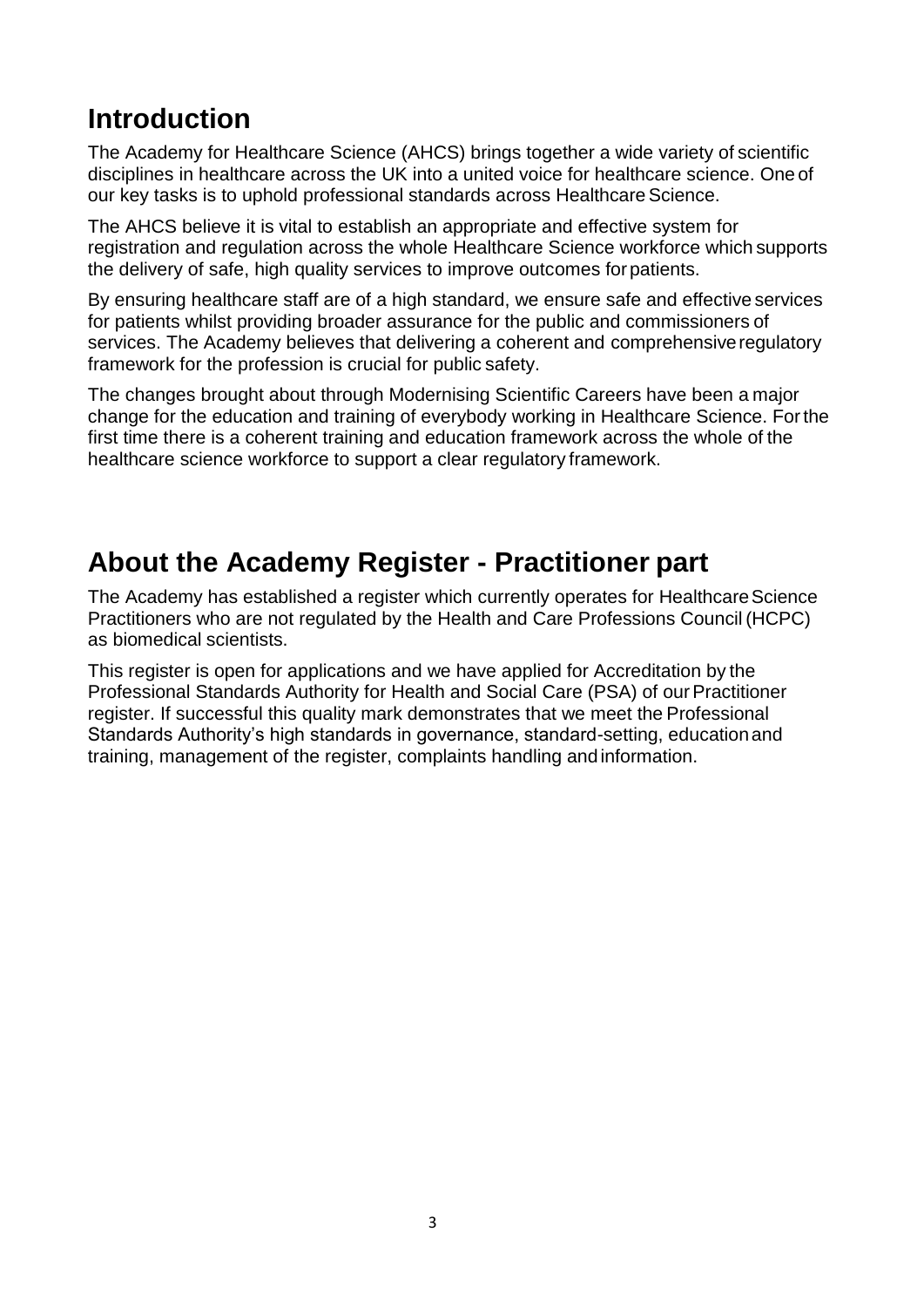## <span id="page-4-0"></span>**Routes to registration**

As a general principle, for whatever level of practice healthcare scientists work at, there will be two routes to registration, namely:

**2.** Completing an approved education and training route (see below). These programmes currently include the Practitioner Training Programme (PTP), Scientist Training Programme (STP) and the Higher Specialist Scientist Training Programme (HSST). Having successfully completed all of the components of the education and training programme (which includes meeting the work-based learning outcomes), individuals are then either eligible for an Academy Certificate of Attainment for applying to HCPC for Clinical Scientist registration or to apply to register with us.

Or

**3.** By the formal assessment of prior education, training and experience against the relevant requirements for registration. After having been successfully assessed against these requirements, individuals are awarded a Certificate of Equivalence by the Academy which then enables them to either apply to register with the HCPC (as a clinical scientist) or apply to register with the Academy.

#### *Note: Approval of Training Programmes*

The AHCS approves training programmes leading to registration to ensure that theymeet the AHCS Standards of Education and Training. It does this by ensuring that training programmes are accredited to those standards by the Lead local Education and Training Board (LETB) for Healthcare Science – Health Education West Midlands, via the National School of Healthcare Science and the National Commissioner for Healthcare Science education, HEE England.

# <span id="page-4-1"></span>**Higher Specialist Scientists**

The Higher Specialist Scientist Training programme is a five-year work based programme supported by an underpinning part-time doctoral level programme. HSST will deliverexpert and senior scientists to work with medical colleagues and clinical teams. Their scientific expertise and leadership will provide important benefits and added value to patients Clinical scientists have been employed in the NHS for over 40 years as consultant Clinical Scientists.

A recent review of consultant clinical scientist appointments in the NHS in England and Wales identified more than 600 people in this role. These very senior clinical scientists provide clinical scientific advice and care alongside medical consultants and are involved across the healthcare spectrum.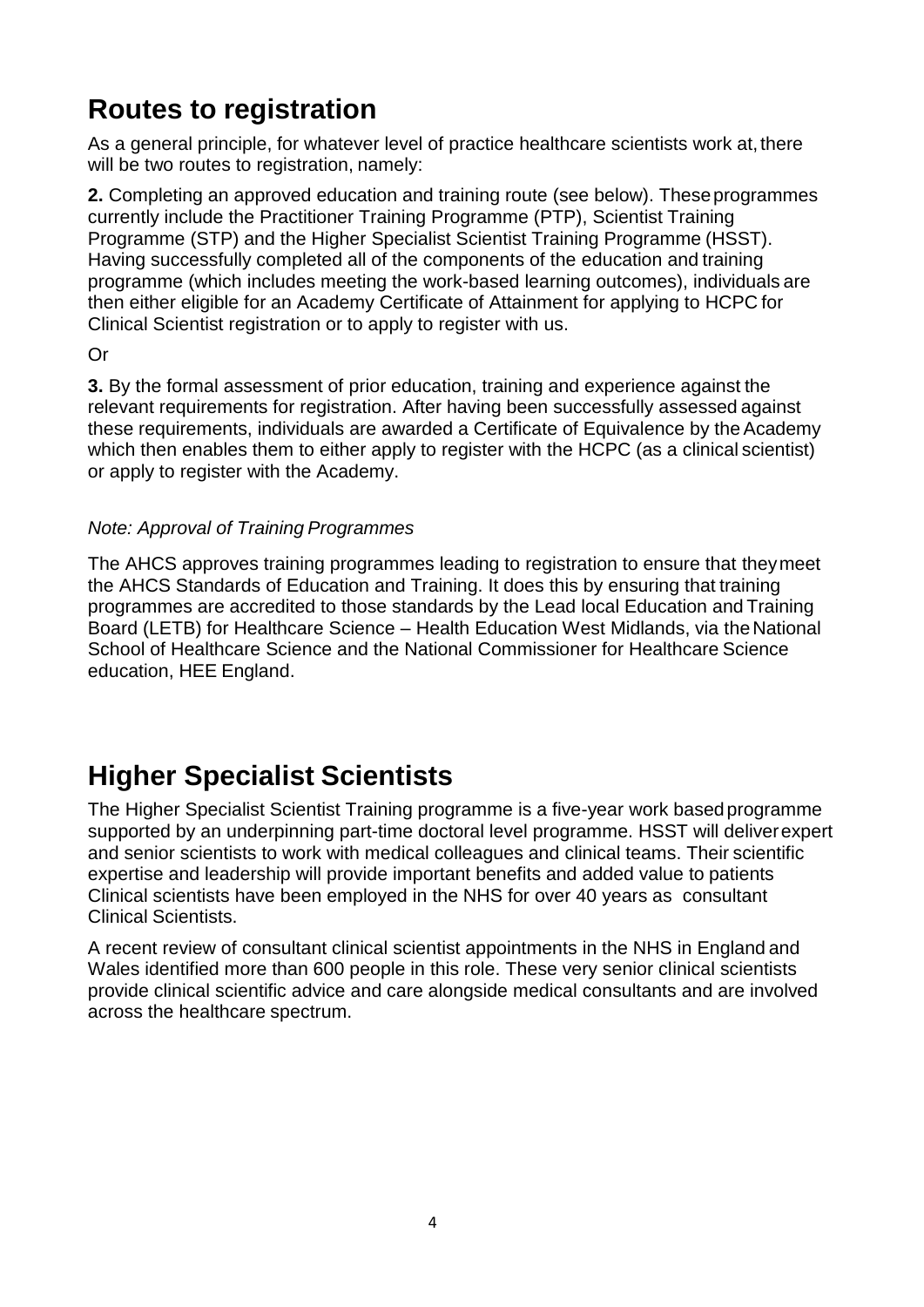# <span id="page-5-0"></span>**What are the Standards of Proficiency for Higher Specialist Scientists?**

To be and to continue to be registered with us, registrants must be and be able to demonstrate that they are '*fit to practise'*. By fitness to practise, we mean that someone has the skills, knowledge and capacity to practice safely.

These standards are also used to approve education programmes by ensuring that someone who successfully completes an approved training programme is able to meet these standards. We will also use these standards when we assess whether someone's education, training and professional practice is equivalent to that required of a Higher Specialist Scientist (that is, we undertake an equivalence assessment, which when successfully completed results in an award of a Certificate of Equivalence by the Academy).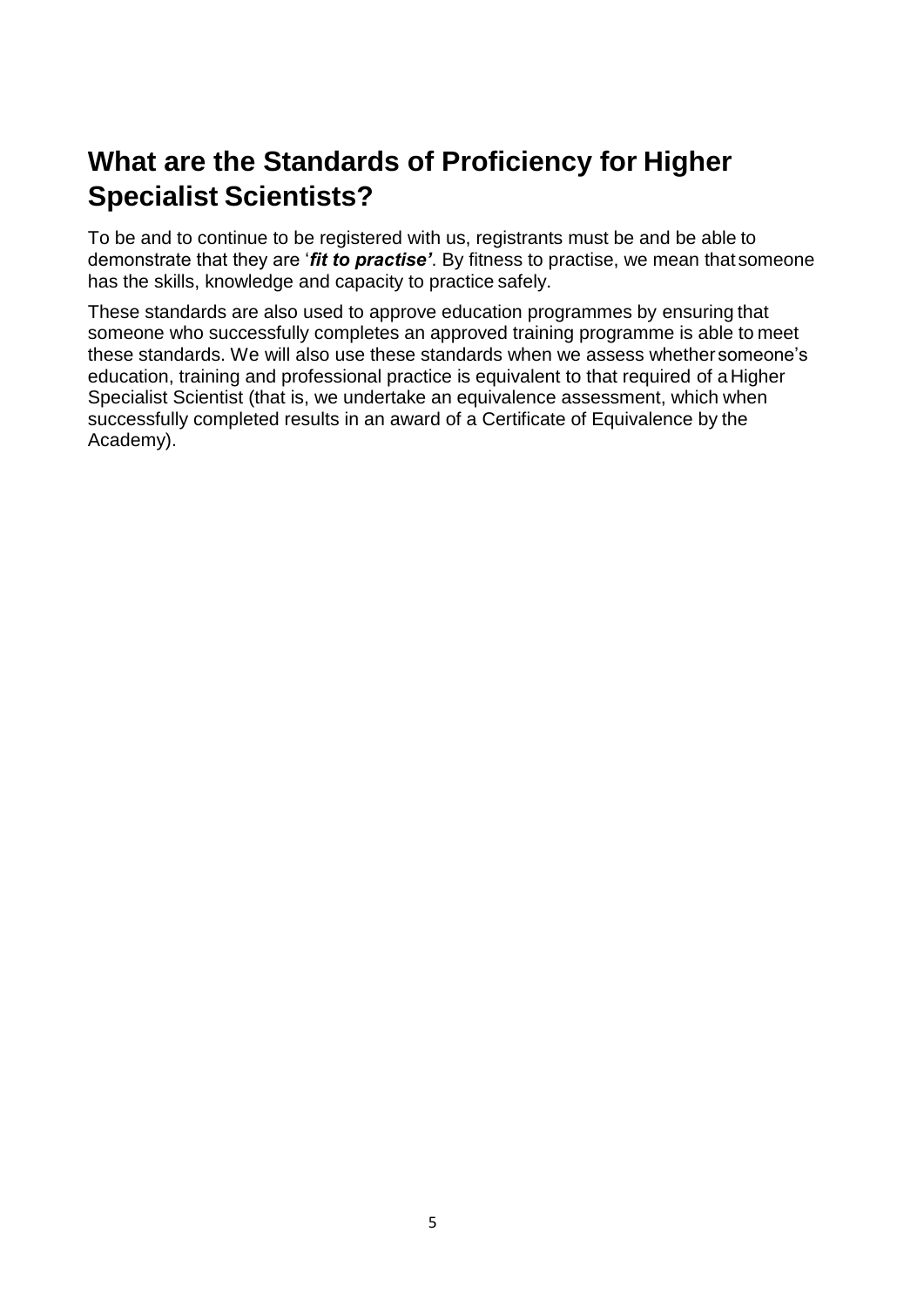## <span id="page-6-0"></span>**About the Standards of Proficiency:**

These Standards of Proficiency set out the minimum standard that a person must meet in order to register with the Academy for Healthcare Science (the Academy) as a Higher Specialist Scientist (HSS).

The standards:

- Provide a statement of the proficiency achieved by a Clinical Scientist who completes Higher Specialist Scientist Training (HSST). This will be evidenced by the "Certificate of Completion of HSST" - issued by the National School of Healthcare Science, to confer eligibility to apply to the Academy to join the Higher Specialist Scientist Register
- Will be applied to assess whether a person's education, training and professional practice is 'equivalent' to that required of a HSS. Compliance with the standards through a successful formal equivalence assessment will result in an award of a "HSS Certificate of Equivalence to HSST" by the Academy and eligibility to apply to join the Higher Specialist Scientist Register

Entry on to the Higher Specialist Scientist Register can only occur for scientists who are registered as Clinical Scientists with the Health Care Professions Council(HCPC). Accordingly, these Standards of Proficiency have been cross referenced with the HCPC Standards of Proficiency for Clinical Scientist Registration.

Our proposed Standards of Proficiency cover the five domains of *Good ScientificPractice*

as interpreted at HSS level:

- 1. Professional Practice
- 2. Scientific Practice
- 3. Clinical Practice
- 4. Research, Development and Innovation
- 5. Clinical Leadership

These standards are not the same as the scope of practice of an HSS. We define scopeof practice as the area or areas of a registrant's profession in which they have the knowledge, skills and experience to practise lawfully, safely and effectively, in a way that meets our standards and does not pose any danger to the public or to them.

We recognise that the practice of experienced registrants often becomes more focused and specialised. This might be because of specialisation in a particular area of practice or within a particular group, or a movement into roles in management, education orresearch. As registrants' scope of practice change, they may not be able to demonstrate that they meet each and every standard required in the Standards of Proficiency. This does not present any problems, provided they make sure that they are practising safely and effectively within their given scope of practice and do not practise in the areas where they are not proficient to do so.

Application to the Academy for the Certificate of Equivalence will require compliance with these standards in the context of the scientific specialism of the individual applicant and the evidence provided will need to demonstrate this context.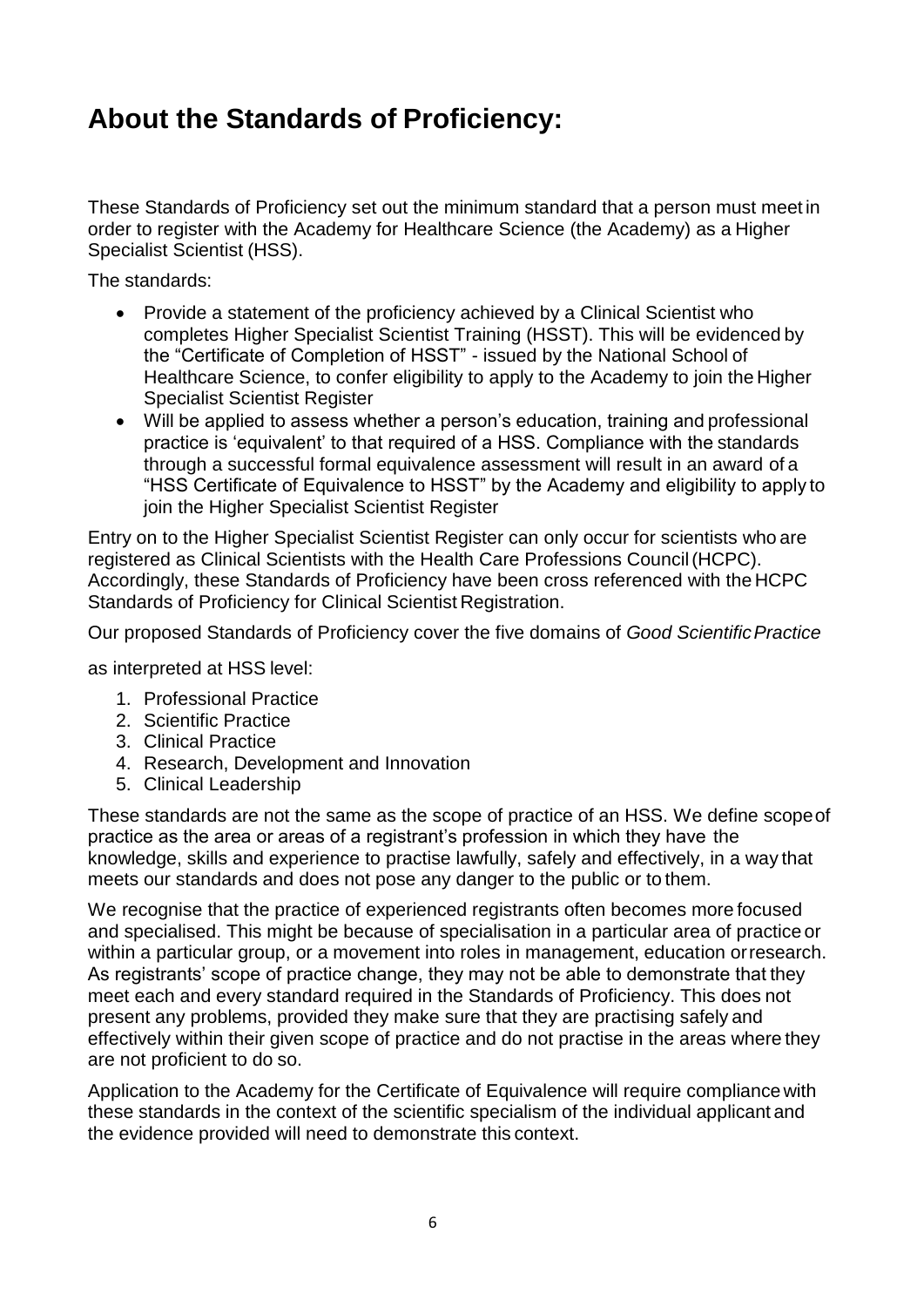## <span id="page-7-0"></span>**Domain One: Professional Practice**

To gain entry on to the Higher Specialist Scientist Register you must demonstrate that you are able to:

### <span id="page-7-1"></span>STANDARD 1 – PRACTISE WITH THE PROFESSIONALISM EXPECTED OF A CONSULTANT CLINICAL SCIENTIST

- 1.1 Demonstrate an understanding of *Good Scientific Practice* at Consultant Clinical Scientist level
- 1.2 Comply with the codes of conduct of the Health and Care Professions Council; and the Academy for Healthcare Science
- 1.3 Ensure that conduct at all times justifies the trust of patients and colleagues and maintains the public's trust in the scientific profession

#### <span id="page-7-2"></span>STANDARD 2 – ENSURE PROFESSIONALISM IN WORKING WITH PEERS AND WITH SERVICE USERS

- 2.1 Lead a team to work effectively with senior colleagues in cross-professional settings and across organisational boundaries
- 2.2 Lead a team to work in partnership with colleagues and other organisations in the best interest of patients, local communities and the wider population
- 2.3 Create a culture of openness with patients, their families, carers or representatives and colleagues, including if anything goes wrong; welcoming and listening tofeedback and addressing concerns promptly
- 2.4 Communicate complex clinical scientific and technical information in a wide range of settings and formats, including to patients and the public
- 2.5 Liaise with peers clinical users of the service, patients and the public on all aspects of service delivery to ensure that the service is fit for purpose
- 2.6 Communicate research, innovation and development findings as appropriate, including peer reviewed journals and at national and international conferences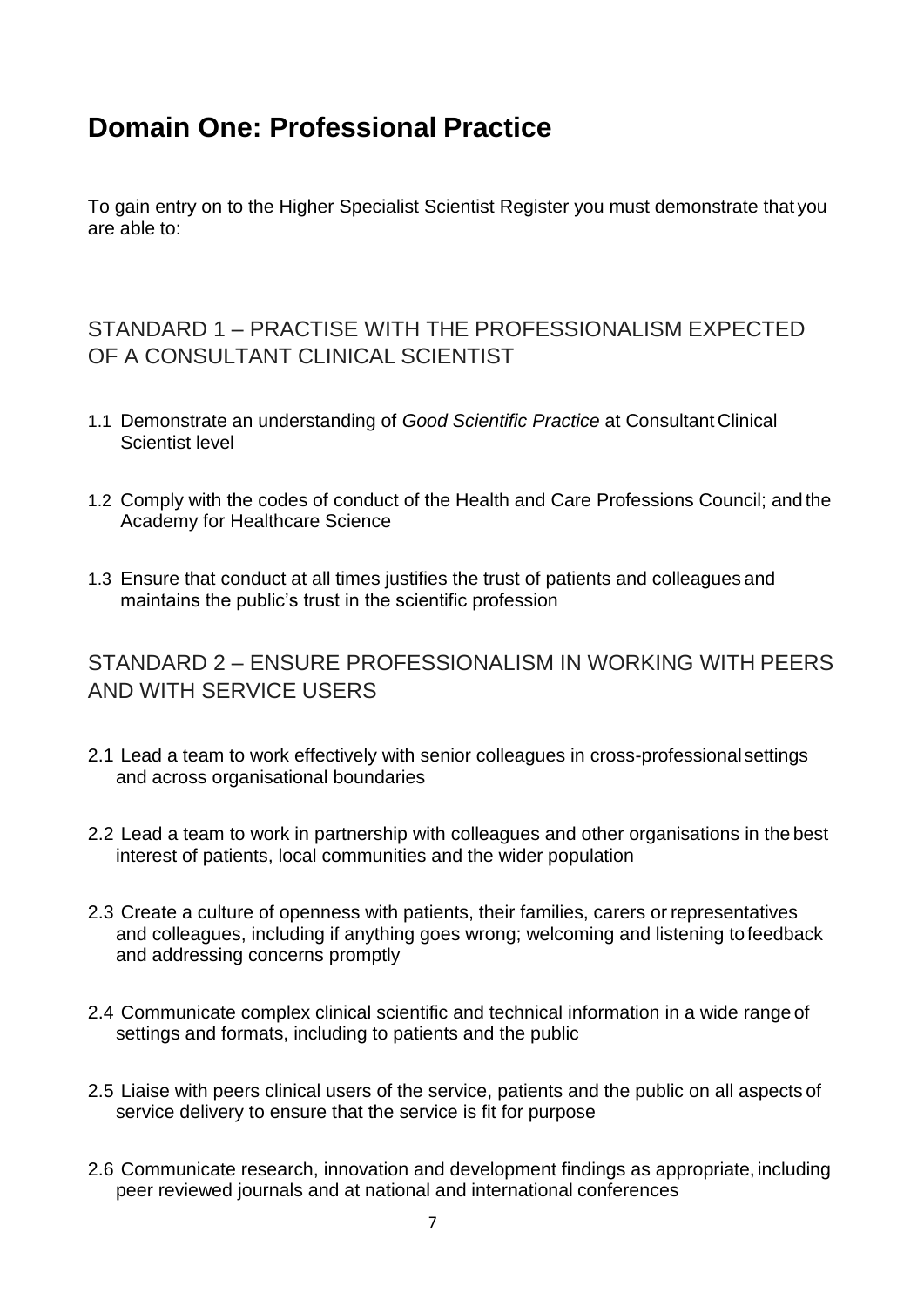## <span id="page-8-0"></span>STANDARD 3 – ENSURE PROFESSIONALISM IN AREAS OF GOVERNANCE AND SERVICE ACCREDITATION

- 3.1 Assume overall accountability for ensuring compliance with the governance andrisk management requirements for a broad scientific service
- 3.2 Demonstrate a high level of professionalism in personal performance, including confidentiality, ethical standards and financial probity
- 3.3 Ensure effective clinical governance of scientific services and personal practice according to their organisation's clinical governance policies
- 3.4 Ensure the service meets service accreditation standards
- 3.5 Ensure the formal reporting and recording of any adverse incidents is in linewith organisational policy
- 3.6 Ensure adverse events and complaints and investigated so that lessons learnt areshared appropriately and that systems are put in place to minimize the risk orrecurrence

#### <span id="page-8-1"></span>STANDARD 4 – DIRECT THE EDUCATION AND TRAINING OF **OTHERS**

- 4.1 Develop a strategic approach to the provision of appropriate training programmesfor the breadth of the scientific workforce and contribute to training other groups of staff within healthcare
- 4.2 Advise on national training requirements and curriculum for the breadth of trainingin the scientific workforce
- 4.3 Evaluate and make arrangements for the teaching and training requirements of scientific staff, professional colleagues and users of the service
- 4.4 Provide scientific staff with appropriate professional and personal development opportunities through robust appraisal processes, with access to appropriate training for their jobs and the line management support needed to succeed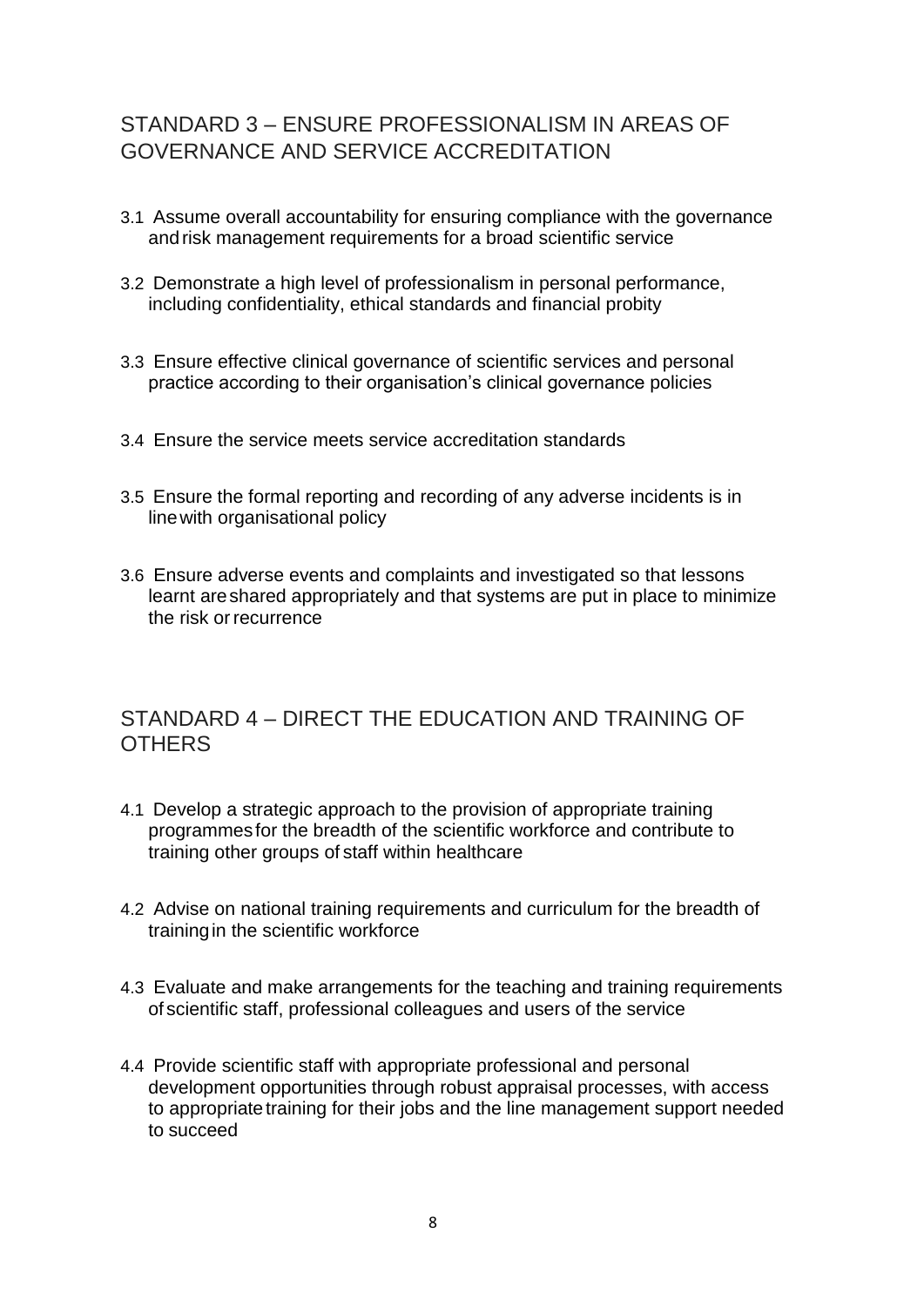- 4.5 Participate in clinical scientific and technical teaching, training and assessmentof peers, undergraduates, post-graduates and other healthcare professionals within relevant scientific areas of practice using effective methods of learner centered feedback
- 4.6 Develop and introduce teaching programmes in own area of specialist practice and continually evaluate and improve teaching and assessment activities using critical reflection
- 4.7 Demonstrate personal training, skills and qualifications (where relevant) to provide high quality teaching, training, assessment and feedback
- 4.8 Evaluate the quality of teaching and training provided and make recommendationsfor improvement

## <span id="page-9-0"></span>**Domain Two: Scientific Practice**

To gain entry on to the Higher Specialist Scientist Register you must demonstrate thatyou are able to:

#### <span id="page-9-1"></span>STANDARD 5 – LEAD SCIENTIFIC SERVICES

- 5.1 Assess the demand and specification for evolving scientific services with users, clinical colleagues and other relevant stakeholders
- 5.2 Evaluate the scientific literature and other scientific sources and work with others to develop scientific and business cases for service improvement
- 5.3 Lead a clinical scientific department offering a broad range of services and creating a culture of continuous improvement and innovation
- 5.4 Provide a high level of scientific expertise to complex problems in own area of specialist practice
- 5.5 Ensure that clinical scientific services are delivered with a commitment to excellent quality, safety, confidentiality, accountability, reliability, communication and professional and managerial integrity

<span id="page-9-2"></span>STANDARD 6 – DIRECT SCIENTIFIC VALIDATION AND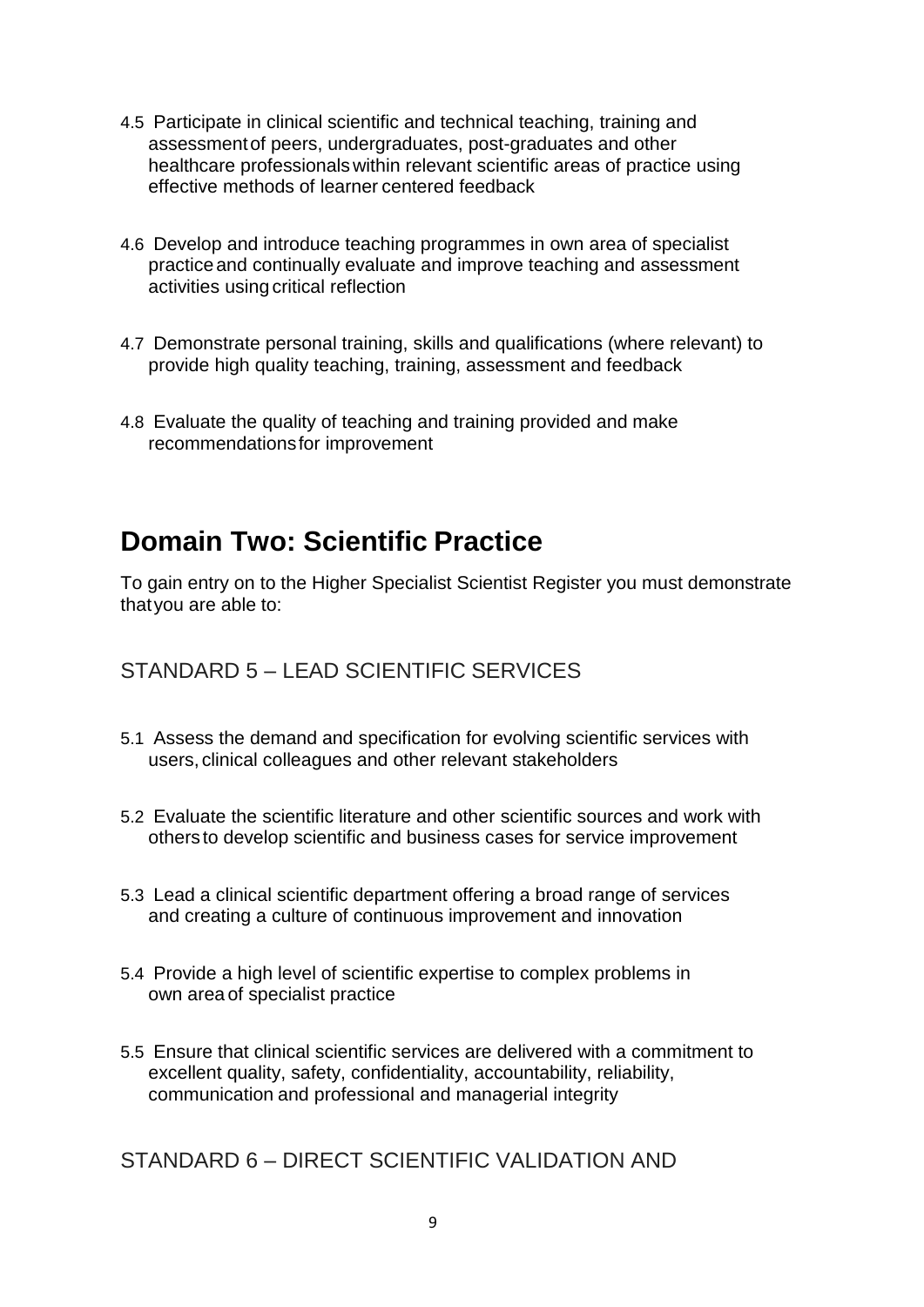### EVALUATION

- 6.1 Ensure the clinical scientific validation of analytical results so that complex investigations are accurately and critically evaluated
- 6.2 Provide consultant level clinical scientific advice, including interpretation of investigations and their outcomes, therapies and their implications for patient careand management, and recommendations for additional or more complex investigations
- 6.3 Provide scientific advice on legislative compliance in own specialist area of practice
- <span id="page-10-0"></span>6.4 Bring critical analysis to the practice of the clinical scientific specialism, ensuringthat regular review of research and evidence is undertaken so that adaptation to practice can be made in a timely and cost effective manner

STANDARD 7 – ASSURE SAFETY IN THE SCIENTIFIC SETTING

- 7.1 Ensure delivery of the highest standards of health & safety in the working environment
- 7.2 Introduce and critically evaluate measures to to identify, actively manage and mitigate risk to patients
- 7.3 Ensure services are delivered in clean and safe environments that are fit for purpose, based on national best practice

## <span id="page-10-1"></span>**Domain Three: Clinical Practice**

To gain entry on to the Higher Specialist Scientist Register you must demonstrate thatyou are able to:

<span id="page-10-2"></span>STANDARD 8 – ENSURE CLINICAL RELEVANCE OF SCIENTIFIC SERVICES PROVIDED

8.1Ensure the provision of highly developed and advanced clinical scientific expertise, advice and interpretation to the multi-professional clinical team and to patients, undertaking scientific responsibilities at a level of accountability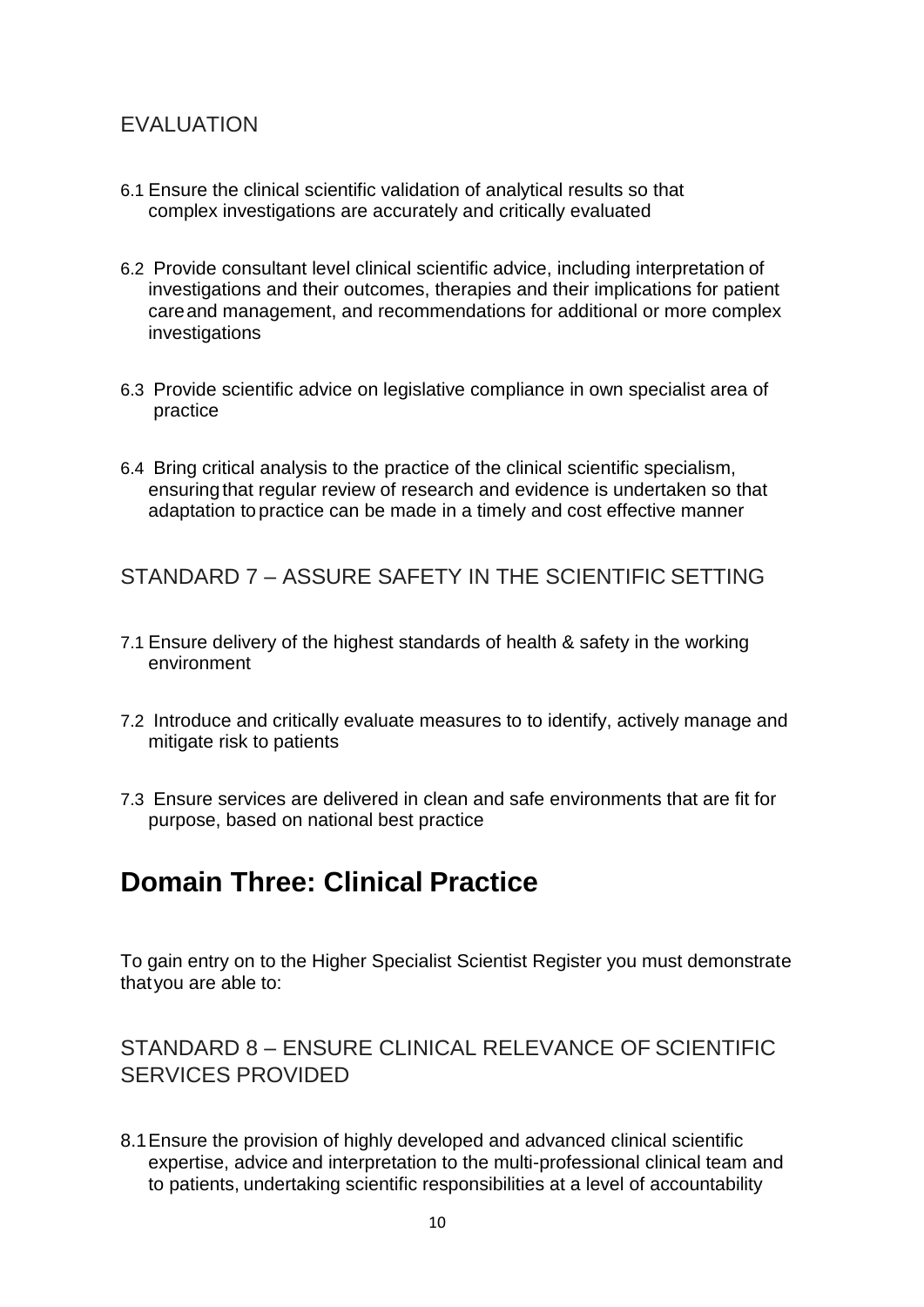similar to that of consultantdoctors, but with the recognition that the overall clinical responsibility for patients resides with an accountable medical consultant or General Practitioner

- 8.2 Lead high quality patient focused clinical scientific services that promote excellent patient outcomes, support patient involvement and engagement and continually seek to improve the safety and quality of NHS clinical scientific services
- 8.3 Collaborate with colleagues across organisational boundaries to develop, promote and participate in a multi-professional approach to high quality patient care and management

#### <span id="page-11-0"></span>STANDARD 9 – DELIVER EFFECTIVE CLINICAL SERVICES

- 9.1 Play a direct role in the management of complex patients, as part of a multiprofessional team, including assessment of the patient's relevant history, developingan investigation strategy, interpreting results and agreeing a management and treatment plan in partnership with the patient, carers, medical staff and the rest of the multi professional team
- 9.2 In appropriate circumstances and within the context of particular and defined clinical circumstances, impart scientific results to and discuss with patients or theirfamilies, investigations, risks and outcomes that may be highly sensitive, emotive or have serious prognostic implications, recognising that the responsibility for the overall careof the patient rests with the accountable medical consultant.
- 9.3 Respond positively to and promote new developments that enable patients tohave improved and safer access to information about their care

## <span id="page-11-1"></span>**Domain Four: Research, Development and Innovation**

To gain entry on to the Higher Specialist Scientist Register you must demonstrate thatyou are able to:

<span id="page-11-2"></span>STANDARD 10 – LEAD RESEARCH, DEVELOPMENT AND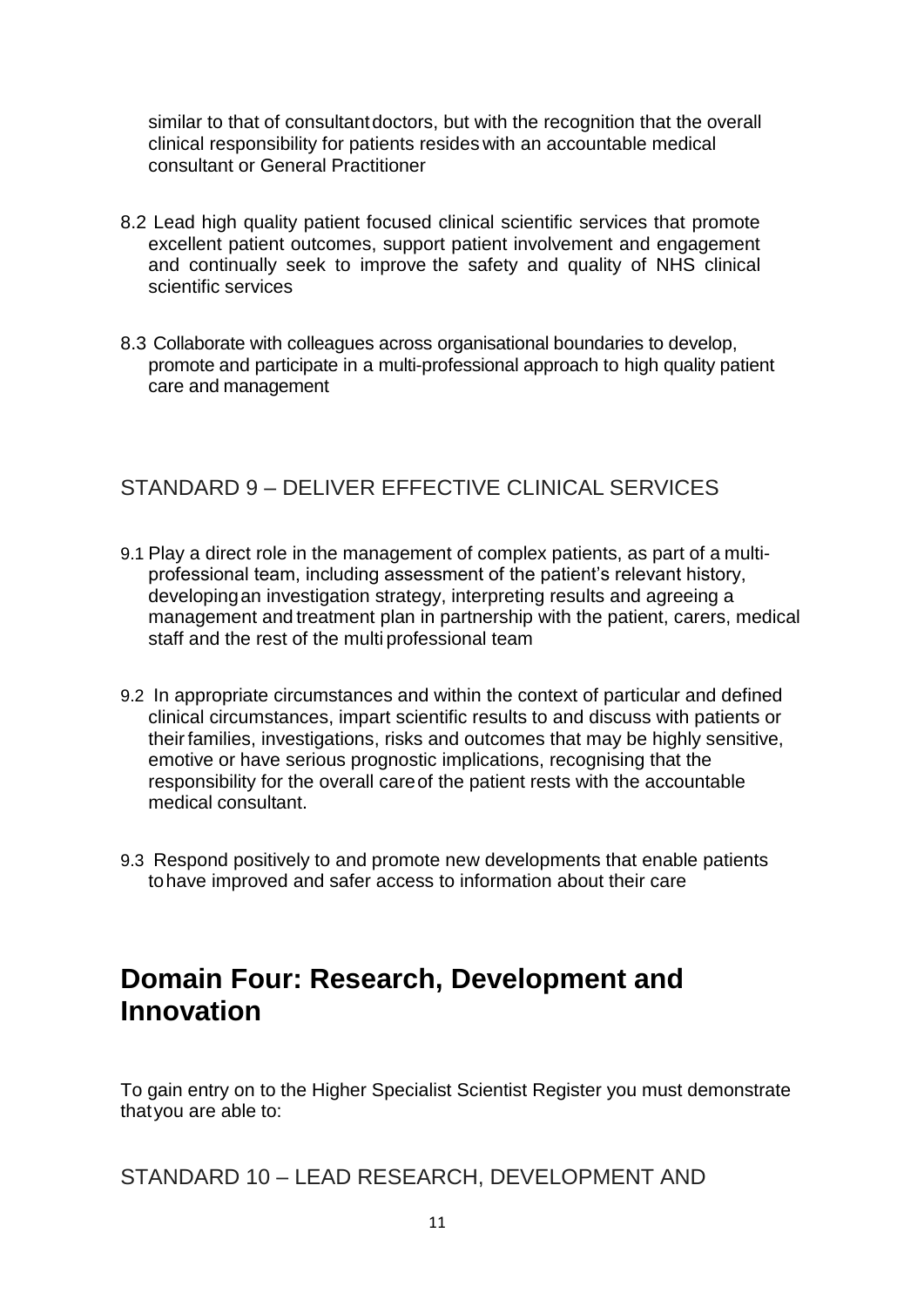### INNOVATION IN CLINICAL PRIORITY AREAS

- 10.1 Contribute at the highest level to the strategic development and direction of the organisation so that the added value of clinical science services and their impacton patient care is fully realised
- 10.2 Lead and shape the application of advances in science, technology, research, innovation, especially in the area of genomics and personalised / precision medicine, and education to support continuous improvement of patient outcomes;
- 10.3 Through the initiation and translation of cutting edge scientific research and education, bring strategic direction, innovation and continuous improvementinto practice
- 10.4 Promote safe and high quality care by ensuring that research and evidencebased practice is at the vanguard of clinical scientific services

<span id="page-12-0"></span>STANDARD 11 – EVALUATE RESEARCH, DEVELOPMENT AND INNOVATION OUTCOMES TO IMPROVE SCIENTIFIC SERVICE PROVISION

- 11.1 Develop and apply a strategy to optimise the impact of clinical audit to deliver outcome focused quality improvement programmes
- 11.2 Continually improve the quality of clinical scientific services by directing and planning the introduction, evaluation and application of improved scientificand operational procedures
- 11.3 Evaluate published research and innovation for patient benefit and make recommendations for improvements in the quality of services and patient outcomes based on these

#### <span id="page-12-1"></span>STANDARD 12 – PROMOTE A CULTURE OF INNOVATION

12.1 Generate a culture that values and supports innovation and quality by promoting and stimulating research and innovation both within the service and across service boundaries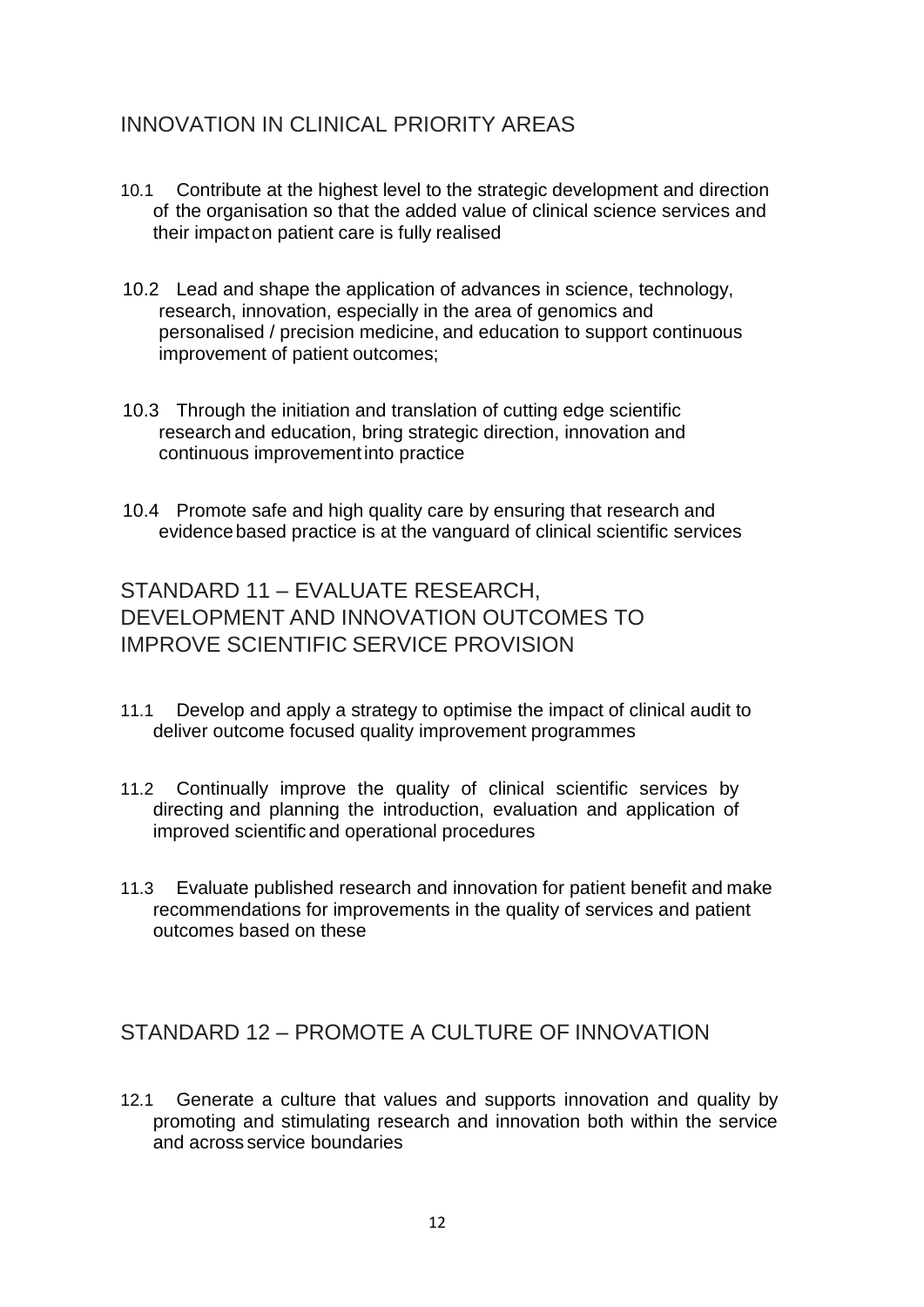- 12.2 Initiate and direct research and innovation programmes to completion, evaluate outcomes and amend service provision as appropriate
- 12.3 Identify opportunities to innovate and create a culture where innovation flourishes

#### <span id="page-13-0"></span>STANDARD 13 – ASSURE RESEARCH GOVERNANCE

- 13.1 Design and lead a strategy to achieve and / or maintain service accreditation
- 13.2 Ensure compliance with the NHS ethical and research governance framework

## <span id="page-13-1"></span>**Domain Five: Clinical Leadership**

To gain entry on to the Higher Specialist Scientist Register you must demonstrate thatyou are able to:

## <span id="page-13-2"></span>STANDARD 14 – ENSURE STRATEGIC LEADERSHIP

- 14.1 Lead strategic service improvement across a broad service, demonstratingan ability to successfully initiate, manage and sustain change aimed at improving patientoutcomes
- 14.2 Lead and motivate clinical scientific staff to ensure effective delivery and achievement of agreed service objectives in a changing healthcare environment

#### <span id="page-13-3"></span>STANDARD 15 – ENSURE CLINICAL SCIENTIFIC LEADERSHIP

15.1 Ensure scientific services reflect the needs and preferences of patients, their families, carers as well as the public health requirements of the populations theyserve